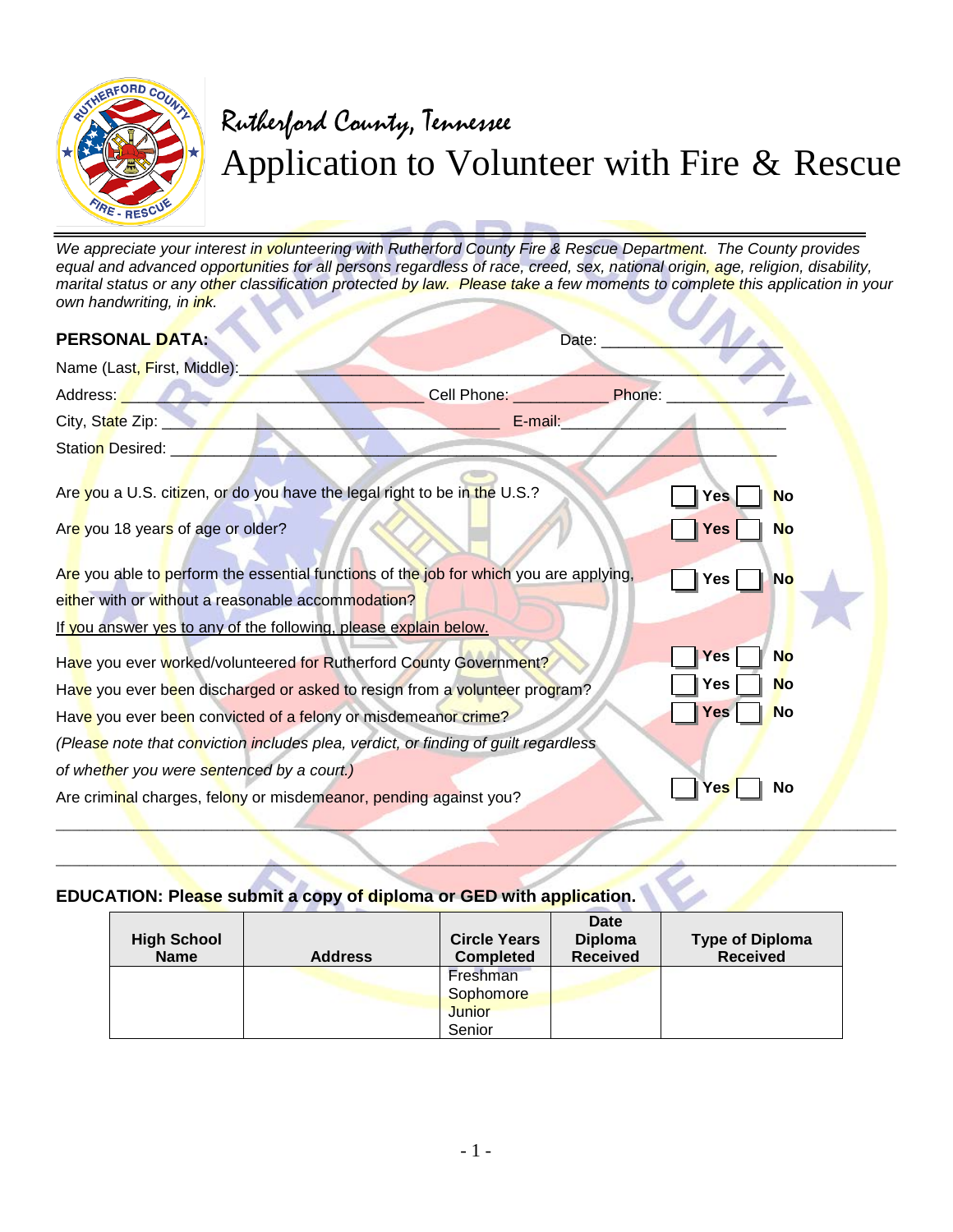**PROFESSIONAL REFERENCES: Please list three (3) persons who are not related to you and who have knowledge of your qualifications for the position(s) for which you are applying. Please note that the references may be contacted.**

| <b>Name</b> | <b>Employed By</b> | <b>Phone</b> | <b>Occupation</b> | Years<br>Known |
|-------------|--------------------|--------------|-------------------|----------------|
|             |                    |              |                   |                |
|             |                    |              |                   |                |
|             |                    |              |                   |                |

**VOLUNTEER HISTORY: List below present and past volunteer programs and/or relevant employers, beginning**  with your most recent.

| Name and Address of<br><b>Organization and Type of</b>                                    | <b>From</b>                     |           | To                         |              | <b>Starting</b><br><b>Ending</b> |               | <b>Reason for Leaving</b> |
|-------------------------------------------------------------------------------------------|---------------------------------|-----------|----------------------------|--------------|----------------------------------|---------------|---------------------------|
| <b>Programs Provided</b>                                                                  | Mo.                             | Yr.       | Mo.                        | Yr.          | <b>Salary</b>                    | <b>Salary</b> |                           |
|                                                                                           |                                 |           |                            |              |                                  |               |                           |
|                                                                                           | Position:                       |           | Describe the work you did: |              |                                  |               |                           |
| Supervisor:                                                                               |                                 |           |                            |              |                                  |               |                           |
| Phone:                                                                                    |                                 |           |                            |              |                                  |               |                           |
| May we contact this agency?                                                               |                                 |           |                            | If not, why? |                                  |               |                           |
|                                                                                           | Yes                             | <b>No</b> |                            |              |                                  |               |                           |
| <b>Name and Address of</b><br><b>Organization and Type of</b><br><b>Programs Provided</b> | To<br>From<br>Yr.<br>Mo.<br>Mo. | Yr.       | <b>Reason for Leaving</b>  |              |                                  |               |                           |
|                                                                                           |                                 |           |                            |              |                                  |               |                           |
|                                                                                           | Position:                       |           | Describe the work you did: |              | RESC                             |               |                           |
| Supervisor:                                                                               |                                 |           |                            |              |                                  |               |                           |
| Phone:                                                                                    |                                 |           |                            |              |                                  |               |                           |
| May we contact this agency?                                                               |                                 |           |                            |              |                                  |               |                           |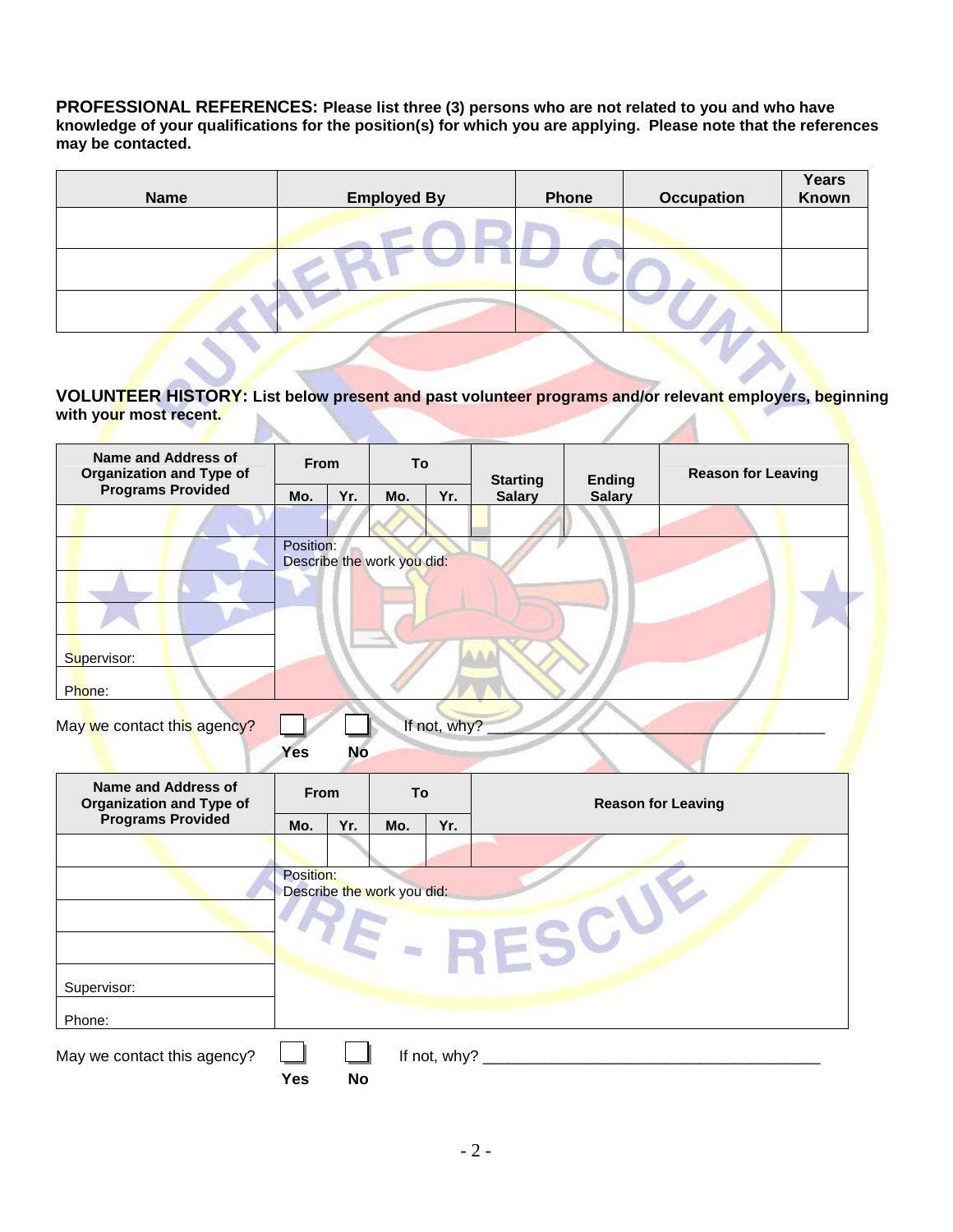| <b>Name and Address of</b><br><b>Organization and Type of</b>                             | From      |           | To                         |              | <b>Starting</b> | <b>Ending</b> | <b>Reason for Leaving</b> |
|-------------------------------------------------------------------------------------------|-----------|-----------|----------------------------|--------------|-----------------|---------------|---------------------------|
| <b>Programs Provided</b>                                                                  | Mo.       | Yr.       | Mo.                        | Yr.          | <b>Salary</b>   | <b>Salary</b> |                           |
|                                                                                           |           |           |                            |              |                 |               |                           |
|                                                                                           | Position: |           | Describe the work you did: |              |                 |               | COUNTY                    |
| Supervisor:<br>Phone:                                                                     |           |           |                            |              |                 |               |                           |
| May we contact this agency?                                                               | Yes       | <b>No</b> |                            | If not, why? |                 |               |                           |
| <b>Name and Address of</b><br><b>Organization and Type of</b><br><b>Programs Provided</b> | From      |           | To                         |              | <b>Starting</b> | <b>Ending</b> | <b>Reason for Leaving</b> |
|                                                                                           | Mo.       | Yr.       | Mo.                        | Yr.          | <b>Salary</b>   | <b>Salary</b> |                           |
| Supervisor:<br>Phone:                                                                     | Position: |           | Describe the work you did: |              |                 |               |                           |
|                                                                                           |           |           |                            |              |                 |               |                           |

List any ad<mark>dit</mark>ional knowled<mark>ge</mark> or skills you have that qualify you for the position desired: (compute<mark>r s</mark>kills, certifications<mark>, lic</mark>enses, foreign language, job related training, professional memberships, etc.) Pl<mark>ea</mark>se submit certifications and documentation of skills with application.

 $\blacksquare$ 

 $\Box$ 

a.

\_\_\_\_\_\_\_\_\_\_\_\_\_\_\_\_\_\_\_\_\_\_\_\_\_\_\_\_\_\_\_\_\_\_\_\_\_\_\_\_\_\_\_\_\_\_\_\_\_\_\_\_\_\_\_\_\_\_\_\_\_\_\_\_\_\_\_\_\_\_\_\_\_\_\_\_\_\_\_\_\_\_\_\_\_\_\_\_\_\_\_\_\_\_\_\_

\_\_\_\_\_\_\_\_\_\_\_\_\_\_\_\_\_\_\_\_\_\_\_\_\_\_\_\_\_\_\_\_\_\_\_\_\_\_\_\_\_\_\_\_\_\_\_\_\_\_\_\_\_\_\_\_\_\_\_\_\_\_\_\_\_\_\_\_\_\_\_\_\_\_\_\_\_\_\_\_\_\_\_\_\_\_\_\_\_\_\_\_\_\_\_\_ Explain your qualifications for the position desired, why you would be successful in the position and the goals you are pursuing:

\_\_\_\_\_\_\_\_\_\_\_\_\_\_\_\_\_\_\_\_\_\_\_\_\_\_\_\_\_\_\_\_\_\_\_\_\_\_\_\_\_\_\_\_\_\_\_\_\_\_\_\_\_\_\_\_\_\_\_\_\_\_\_\_\_\_\_\_\_\_\_\_\_\_\_\_\_\_\_\_\_\_\_\_\_\_\_

\_\_\_\_\_\_\_\_\_\_\_\_\_\_\_\_\_\_\_\_\_\_\_\_\_\_\_\_\_\_\_\_\_\_\_\_\_\_\_\_\_\_\_\_\_\_\_\_\_\_\_\_\_\_\_\_\_\_\_\_\_\_\_\_\_\_\_\_\_\_\_\_\_\_\_\_\_\_\_\_\_\_\_\_\_\_\_